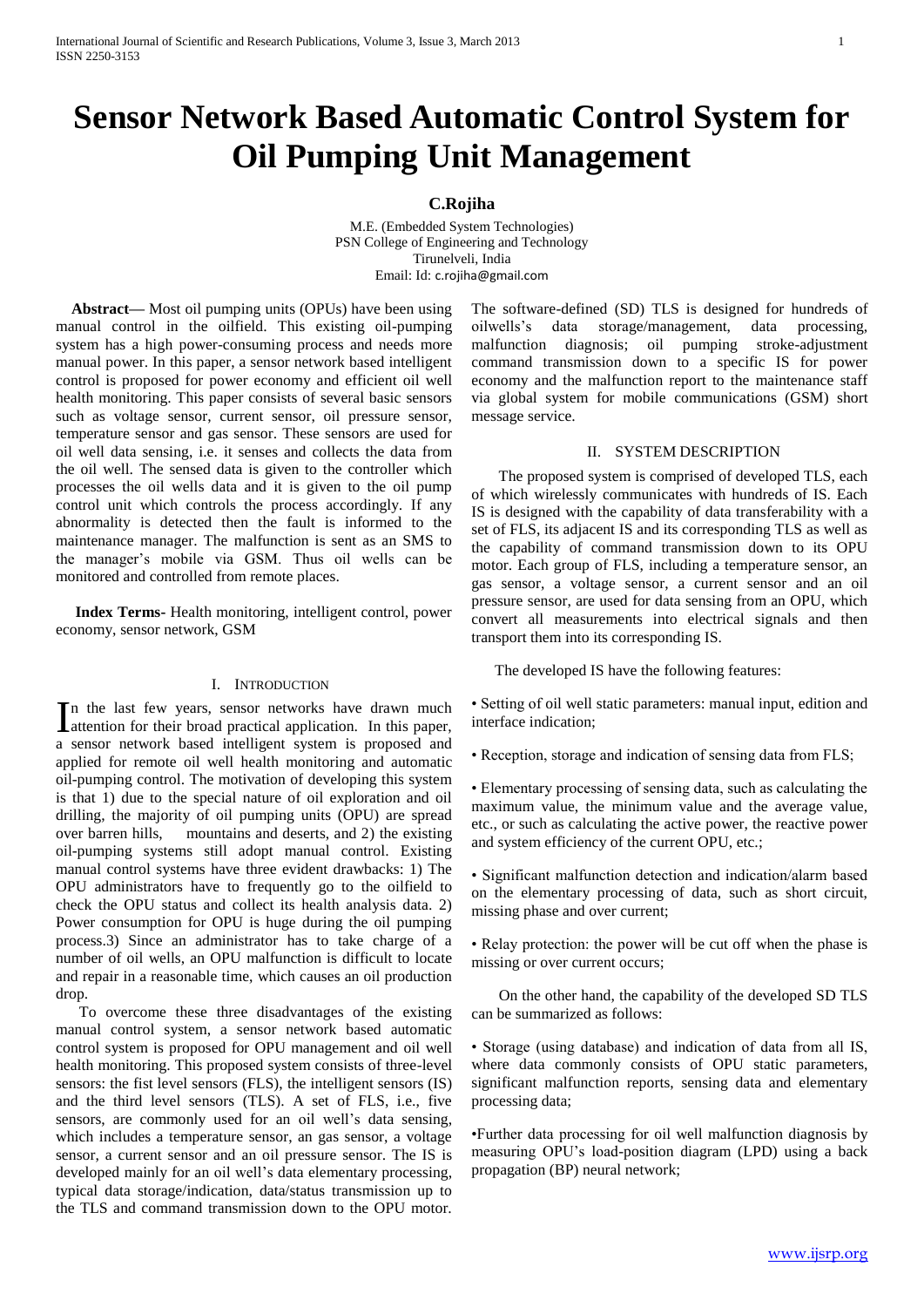•Data processing for recommending/transmitting the optimal pumping stroke to the IS for more oil production;

• Sending the detected oil well malfunction out to the maintenance staff using GSM SMS.

## III. DEVELOPMENT OF IS

#### *A. System Description of IS*

 The IS mainly contains two components: the designed control board and the frequency converter. Five kinds of sensing data from FLS are imported to its IS. The IS usually transmits oil well static parameters, significant malfunction reports, dynamic sensing data and elementary processing data directly to the TLS.

 On the other hand, when acquiring a pumping stroke adjustment command from the TLS, the control board executes this command by transporting the corresponding control logic down to the frequency converter, which has the capability of changing power frequency as well as the OPU"s pumping stroke.

#### *B. Design Diagram of IS*

 Fig. 1 shows the block diagram of the proposed IS. The IS consists of the following six modules: a central processing unit(CPU) module, a sensing module, a relay protection module, a frequency converter module, a wireless communication module and a user interface module.



Fig. 1: Block diagram of the designed IS

*1) CPU Module:* The CPU in our system is the ARM LPC2148 microcontroller based on a 16-bit/32-bit ARM7TDMI-SCPU with real-time emulation and embedded trace support, that combine microcontroller with embedded high speed flash memory ranging from 32 kB to 512 kB. Serial communications interfaces ranging from a USB2.0 full-speed device, multiple UARTs, SPI, SSP to  $I<sup>2</sup>C$ -bus and on-chip SRAM of 8 kB up to 40 kB.32-bit timers, single or dual 10-bit ADC, 10-bit DAC, and PWM channels. Evidently, this module, i.e., CPU, is in charge of all data analysis and processing for all I/O ports. All other five modules are connected to the CPU. All data from other four modules except for the frequency converter module is imported to CPU before making a decision. The strokeadjustment command coming from TLS is also translated by the CPU and then sent out to the frequency converter module.

*2) Sensing Module*: Sensing module contains a temperature sensor, a gas sensor, a voltage sensor, a current sensor, an oil pressure sensor and a conditioning circuit. This temperature sensor is employed to measure temperature of the oil well. The gas sensor is used to detect the pipeline leaks in the oil well. The voltage sensor and the current sensor are to measure the instantaneous voltage and the current of power supply, respectively. The oil pressure sensor is to measure the oil pressure of the oil pipe.

*3) Relay Protection Module:* Relay protection module consists of a circuit breaker, a contactor and a connection circuit. This module is used for detecting the motor operation by analyzing sensing data from the voltage sensor and the current sensor. Once a malfunction, such as a short circuit, a phase missing or an overcurrent, occurs on the motor power, relay protection module will immediately cut off the power supply.

*4) Interface Module:* Interface module includes 4\*4 keyboard, 128 64 LCD, indicator lights, a buzzer, power switch, start button and stop button. This module is the interface between staff and IS, by which OPU can be started or stopped, the stroke of OPU can be changed, OPU parameters can be preset, sensing data can be inquired and the malfunction information can be acquired.

*5) Frequency Converter Module:* Frequency converter module contains frequency converter and a braking resistor. This module can adjust the motor speed according to the received command from CPU so that the stroke of OPU is adjusted and the power is saved.

*6) Wireless Communication Module:* Zigbee module is used for wireless transmission between third level sensor and intelligent sensor. Sensing data and OPU parameters are sent to network center by using this Zigbee module.

#### *C. Embedded Software Development of IS*

 The operating system (OS), a preemptive real-time multitasking OS, is utilized as a platform for the IS embedded development. Once the CPU chip powers up, both the hardware initialization and the software initialization are executed. After OS system initialization, the kernal dispatches tasks to be implemented. In proposed IS, embedded software development for the CPU contains 4. The 4 tasks consist of sensing data collection from FLS, data elementary processing, significant malfunction scan and user interface response. Sensing data collection indicates collecting dynamic sensing data and automatically storing these data in the IS. Data elementary processing means to process the raw sensing data to acquire the required typical data, such as the maximal/minimal/average value, the active/reactive power and the system efficiency, etc.. Significant malfunction scan is to detect the severe malfunctions, such as short circuit, missing phase and overcurrent, and report them. Also, the user interface is in charge of the external input, the oil well static parameter storage and the static parameter update.

#### IV. DEVELOPMENT OF TLS

#### *A. System Description of TLS*

 The TLS includes three components: 1) a user interface for interaction; 2) some embedded algorithms for wireless communication between the TLS and the IS, a regular data request on all managed IS, a malfunction diagnosis, a pumping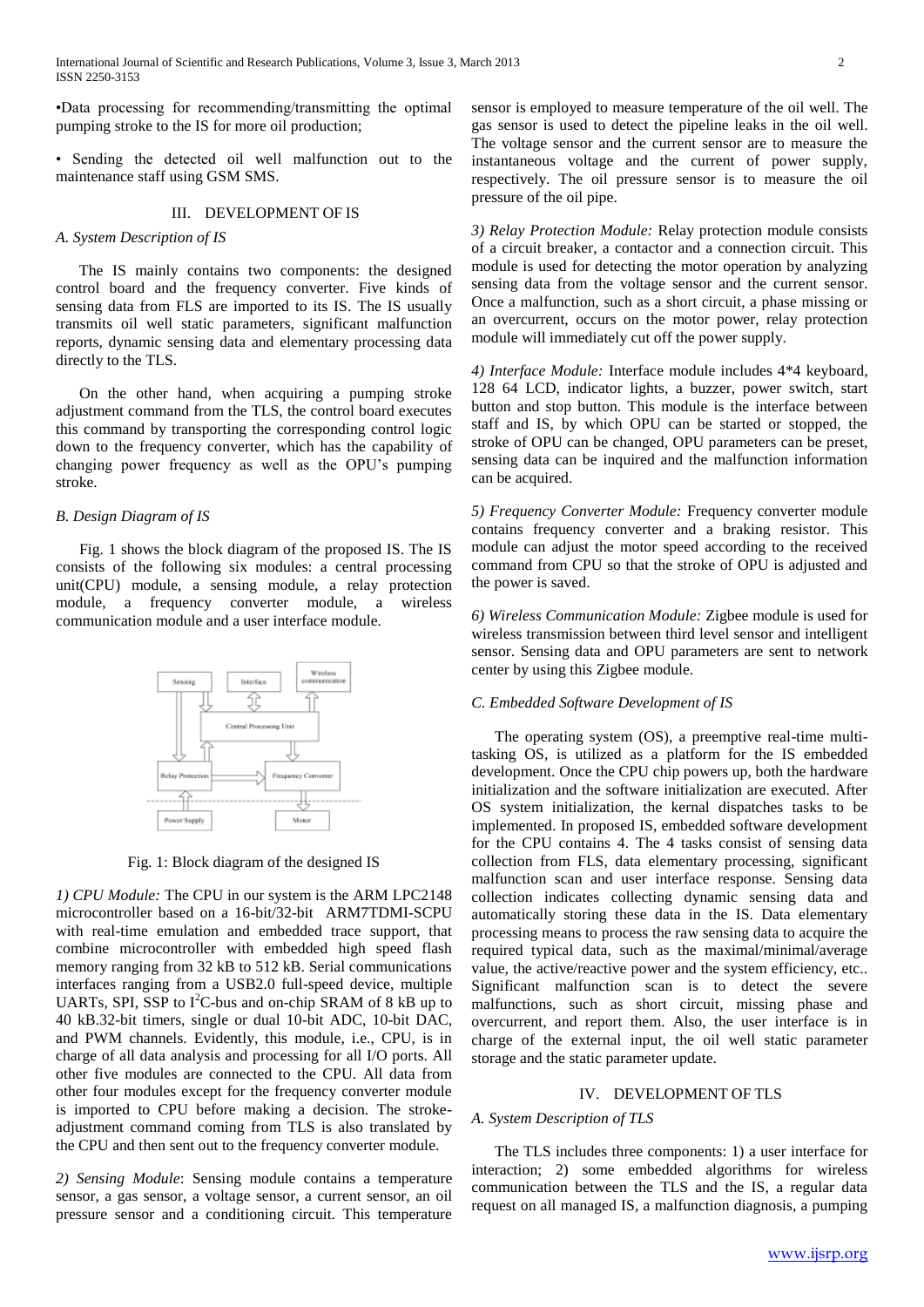stroke adjustment and GSM SMS; and 3) a database for data storage. The wireless data, usually including dynamic sensing data and significant malfunction reports for OPU is acquired via the communication protocol and is then stored in its database. After thorough malfunction detection in the TLS, once a malfunction is identified, it is immediately sent to the maintenance staff via a GSM AT command, which generates a corresponding short message transmission. Furthermore, after a thorough data processing, if one OPU needs a different pumping stroke to improve power efficiency or increase oil production, a pumping stroke adjustment command will be sent down to its IS, by which the corresponding OPU"s pumping stroke can be changed. This command is executed via the frequency converter.

#### *B. Malfunction Diagnosis*

 This paper considers the 4 most important oil well malfunctions, including (1) underground oil shortage, (2) gas effect, (3) wax deposition, and (4) oil pump serious leakage. Different malfunctions have quite different LPD. The typical LPD of these 4 malfunctions are illustrated where no malfunction corresponds to a quasi-parallelogram LPD; underground oil shortage corresponds to a "gun"-shape LPD; some irregular dog teeth occur for wax deposition; and the topright corner is gone under the condition of oil pump serious leakage. The oil well malfunction diagnosis can be executed based on LPD classification.

 BP neural network is used for malfunction classification since it is a global approximation method and thus has a good generalization capability although its convergence is slow. Three-layer neural network is sufficient for oil-well malfunction diagnosis. In our design, the input layer has 70 neurons, where 70 uniformly spaced LPD points are considered and the distances between them and their average point are regarded as the input data for classification: 1) drawing the LPD based on the sensing data from the load sensor and angular sensor; 2) selecting 70 points from LPD with an equal sample space; 3) calculating the arithmetic average of all these points and regarding it as the average point; 4) calculating the distance between all 70 LPD points and this average point. All these distance values are the input of BP neural network. The number of neurons in the hidden layer is not fixed which is determined by optimizing the classification performance; the output layer has 4 neurons, which correspond to 4 considered malfunctions, respectively. Once a malfunction occurs, its corresponding neuron output should be equal to 1 while other neurons all output a 0.

#### *C. Pumping Stroke Adjustment*

 Pumping stroke adjustment is another significant feature the proposed sensor network based automatic control system can offer. The OPU is a huge power-consuming device and automatic pumping stroke adjustment may save a considerable power. Due to the constraint of the motor belt, the OPU"s pumping stroke availably ranges from 2 to 10. The recommended pumping stroke always leads to an optimal performance for maximal oil production with optimal power efficiency.

*G. GSM SMS*

 *1) Short Message Transmission Using AT Commands:* There are two modes for short message transmission of the Siemens GSM module TC35i: TEXT mode and PDU mode. Both modes utilize the AT commands for short message communication. The entire short message transmission consists of four steps: 1) setting the telephone/cell phone number of the short message center using the command: AT+CSCA, 2) changing to the PDU mode using the command: AT+CMGF, 3) encoding the short message to PDU code; and 4) sending the whole PDU code using the command: AT+CMGS.

 *2) Malfunction Transmission via GSM SMS*: The malfunction transmission to the related maintenance staff is accomplished using GSM SMS. Once the OPU malfunction is identified, the COM1 port is then continuously checked4 until it is idle. Furthermore, calling the sub function of GSM short message transmission sends the OPU malfunction name to all maintenance staffs one by one.

## V. CONCLUSIONS

 In this paper, a sensor network based oil well remote health monitoring and intelligent control system was proposed for OPU management in the oilfield. This proposed system consists of three-level sensors: the FLS, the IS and the TLS. The FLS have been used for an oil well's data sensing, including a temperature sensor, a gas sensor, a voltage sensor, a current sensor and an oil pressure sensor for each oil well. The IS was designed mainly for an oil well"s data elementary processing, main fault alarm/indication, typical data storage/indication, data/status transmission up to the TLS, data/status transmission between IS, command transmission down to the OPU motor. And the SD TLS was designed for hundreds of oil well"s data storage/management, data processing malfunction detection, malfunction alarm/indication; stroke-adjustment command transmission down to a specific IS for power economy and malfunction reporting to maintenance staff via GSM SMS. Two significant goals: remote pumping stroke adjustment and automatic oil well malfunction diagnosis have also been justified. Furthermore, the remote OPU management in the proposed system was convenient than the existing manual control system.

#### **REFERENCES**

- [1] T. Becker, M. Kluge, J. Schalk, K. Tiplady, C. Paget, U. Hilleringmann, and T. Otterpohl, "Autonomous sensor nodes for aircraft structural health monitoring,"*IEEE Sensors* J., vol. 9, no. 11, pp. 1589–1595,Nov. 2009.
- [2] D. G. Senesky, B. Jamshidi, K. Cheng, and A. P. Pisano, "Harsh environment silicon carbide sensors for health and performance monitoring of aerospace systems: A review,"*IEEE Sensors* J., vol. 9, no. 11, pp. 1472–1478, Nov. 2009.
- [3] F. Hu, Y. Xiao, and Q. Hao, "Congestion-aware, loss-resilient biomonitoring sensor networking for mobile health applications,"IEEE J. Sel. Areas Commun., vol. 27, no. 4, pp. 450–465, Apr. 2009.
- [4] R. Kumar, R. R. Das, V. N. Mishra, and R. Dwivedi, "A neuro-fuzzy classifier-cum-quantifier for analysis of alcohols and alcoholic beverages using responses of thick-film tin oxide gas sensor array,"*IEEE Sensors* J., vol. 10, no. 9, pp. 1461-1468, Sep. 2010...
- [5] Q. Ling, Z. Tian, Y. Yin, and Y. Li, "Localized structural health monitoring using energy-efficient wireless sensor networks,"*IEEE Sensor*  J., vol. 9, no. 11, pp. 1596–1604, Nov. 2009.
- [6] C. Cheng, C. Tse, and F. Lau, "A delay-aware data collection network structure for wireless sensor networks,"*IEEE Sensors* J., vol. 11, no. 1, Apr. 2011.
- [7] K. G. Vijay and E. W. Joseph, Principles and Applications of GSM. Upper Saddle River, NJ: Prentice-Hall PTR, 1999.